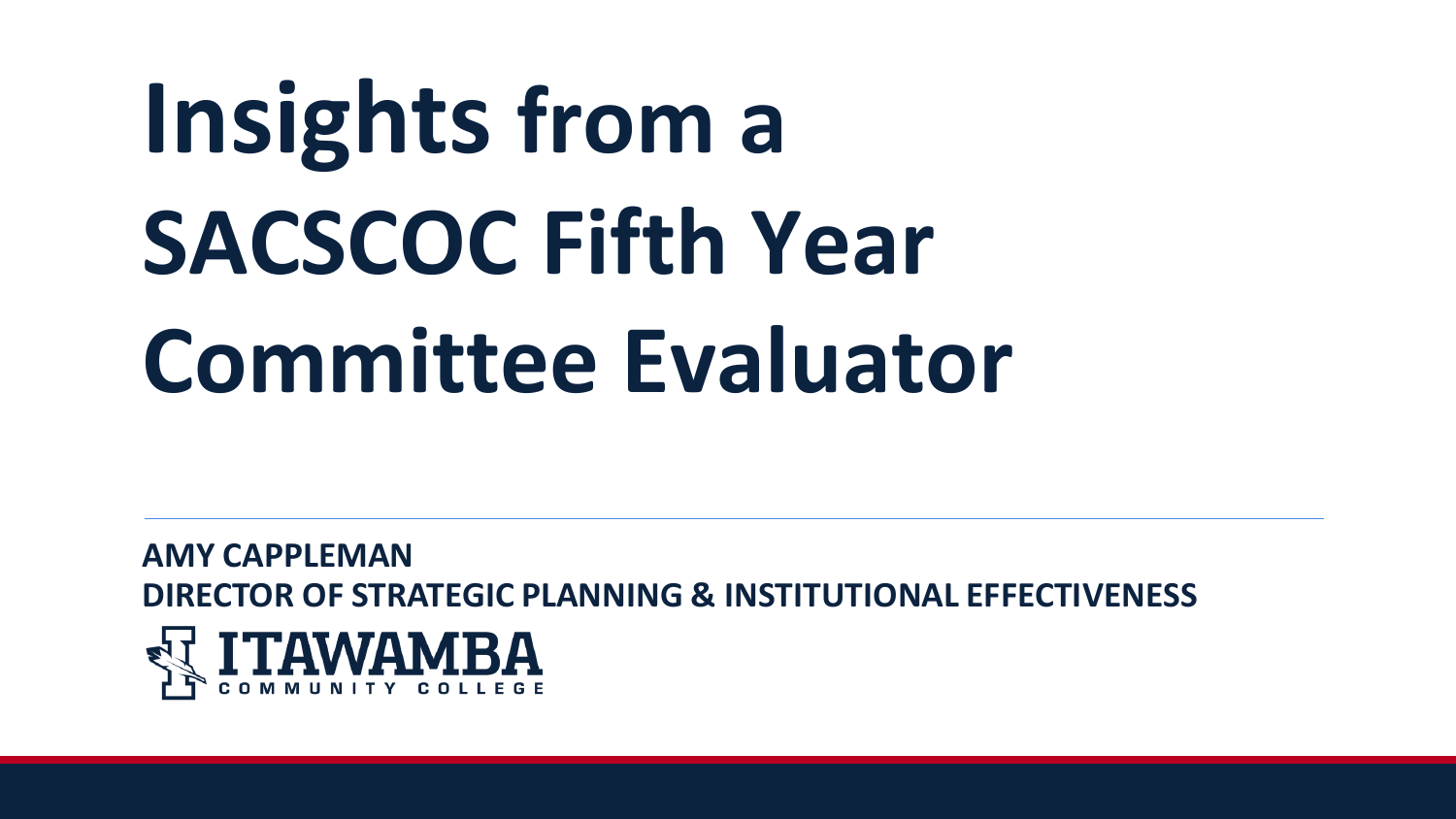#### **We Will Talk About:**

❑How the process works

❑Discussions and non-compliance findings on IE standards

❑Helpful hints for institutions

❑COVID-19 considerations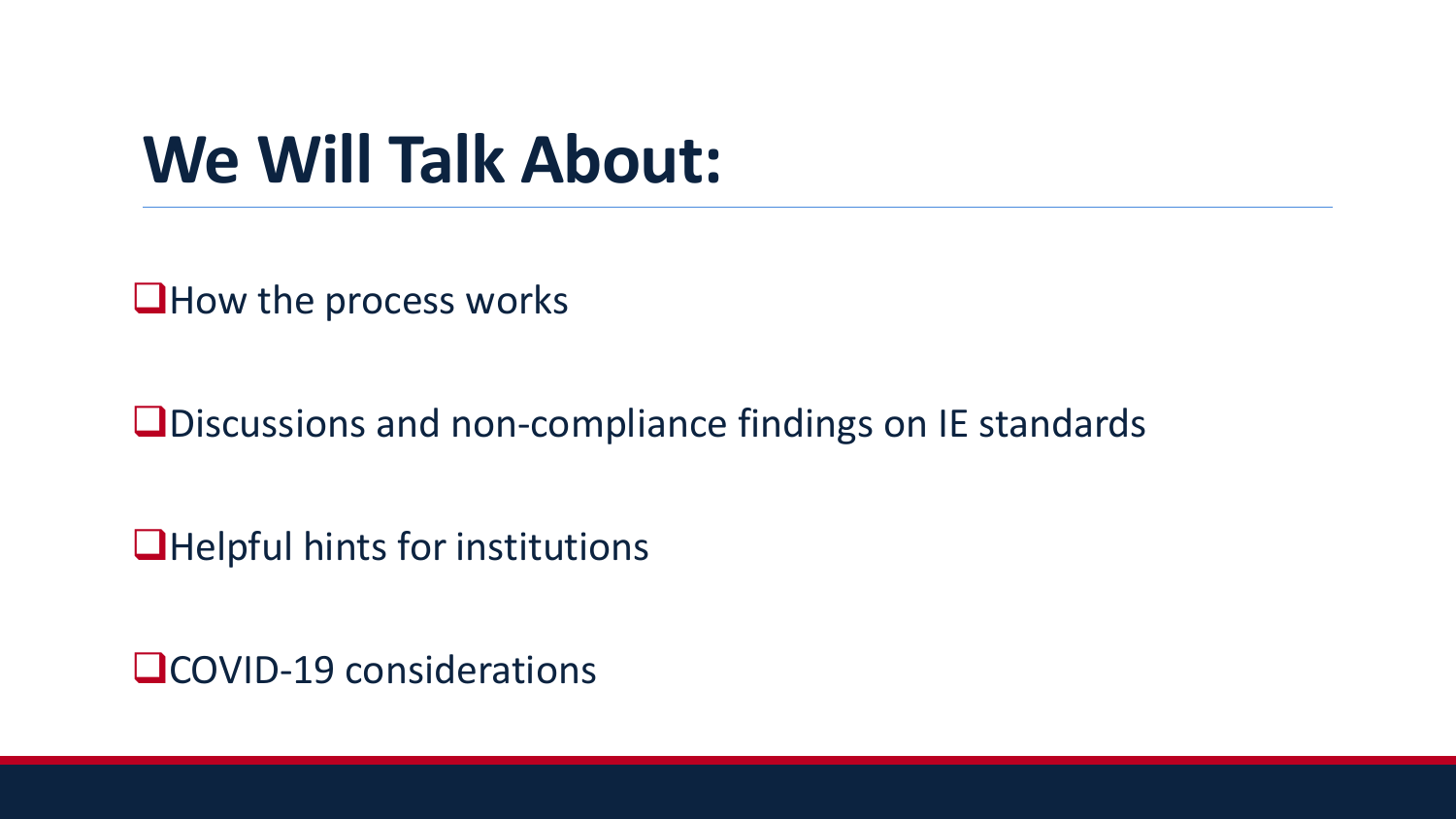#### **The 5th Year Committee Process**

•Committee is made of 4 clusters which review multiple institutions.

•In December 2019, each cluster reviewed 11 institutions for a total of 44.

•Clusters review, discuss and come to agreement on referrals of "noncompliance" prior to meeting at SACSCOC Annual Meeting.

•At Annual Meeting, Committee meets for two days and reviews all institutions collectively to reach final decisions.

•From there, the Committee's decisions go to Compliance & Reports Committee (aka "C & R" Committee).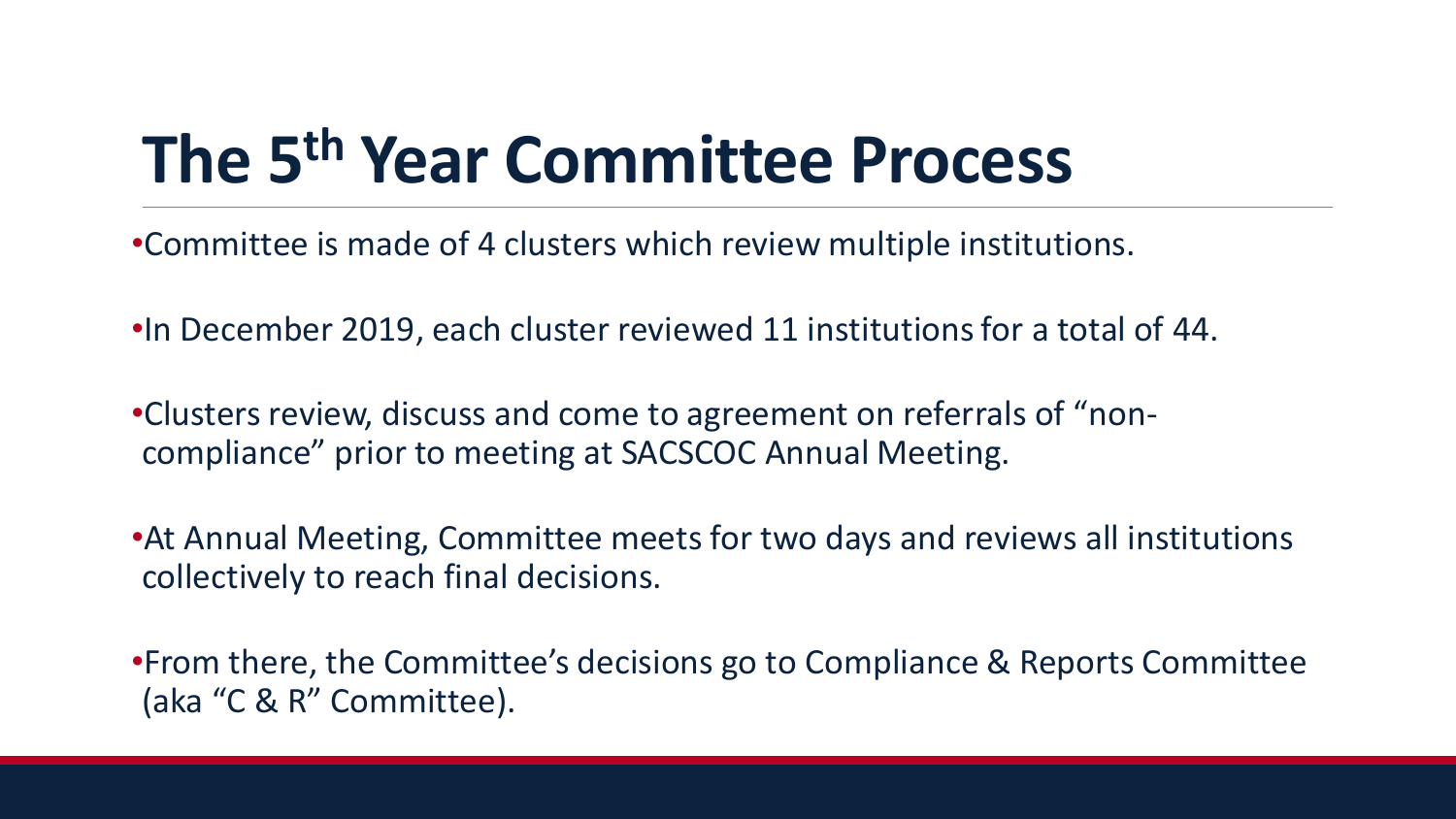#### **The 5th Year Committee Process**

Personal observations:

- Very organized and methodical process
- Reviewers/evaluators are very conscientious
- Much thought and discussion given to any referrals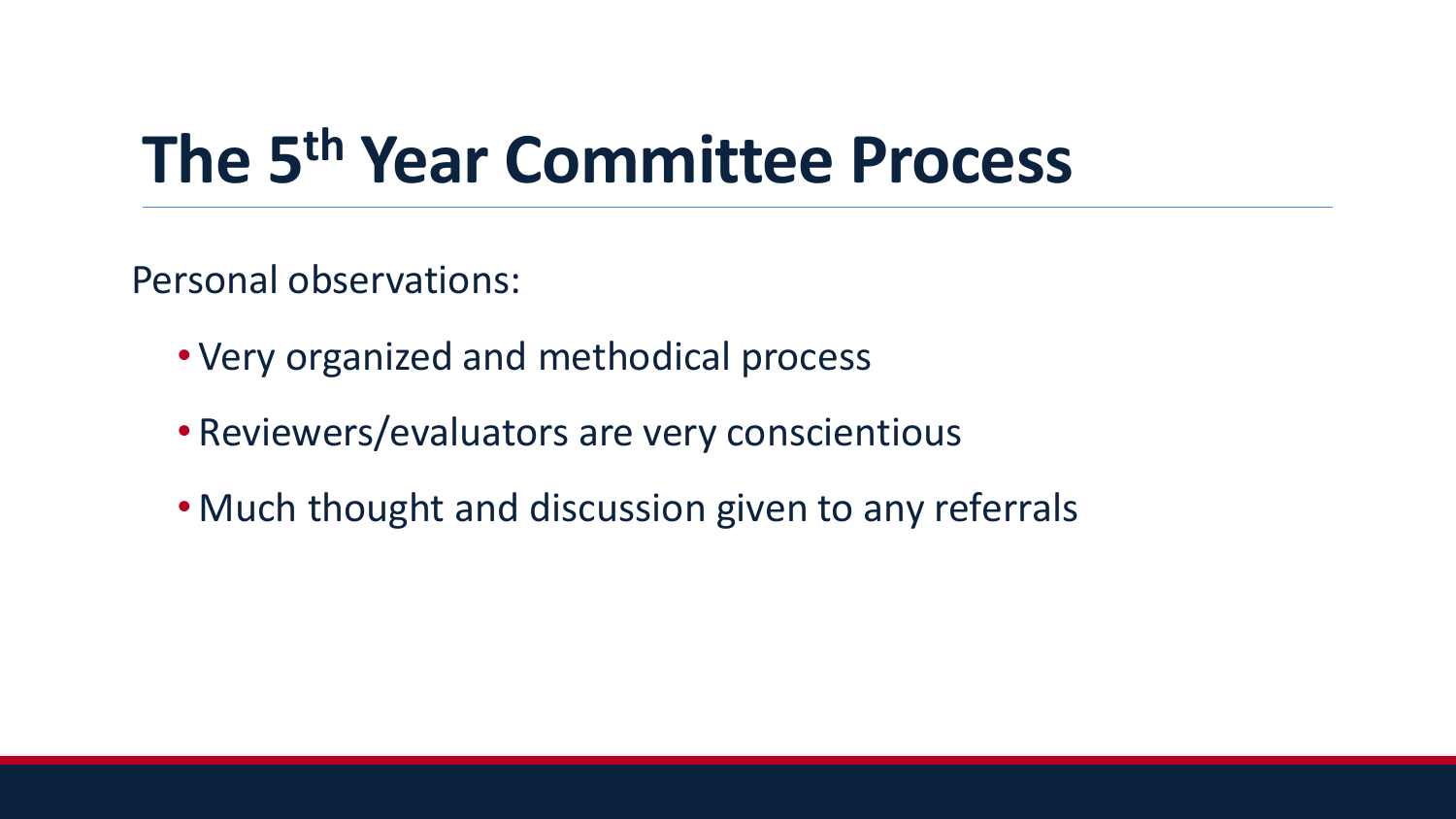# **Standard 8.1**

The institution identifies, evaluates, and publishes goals and outcomes for student achievement appropriate to the institution's mission, the nature of the students it serves, and the kinds of programs offered. The institution uses multiple measures to document student success. (Student achievement) [CR]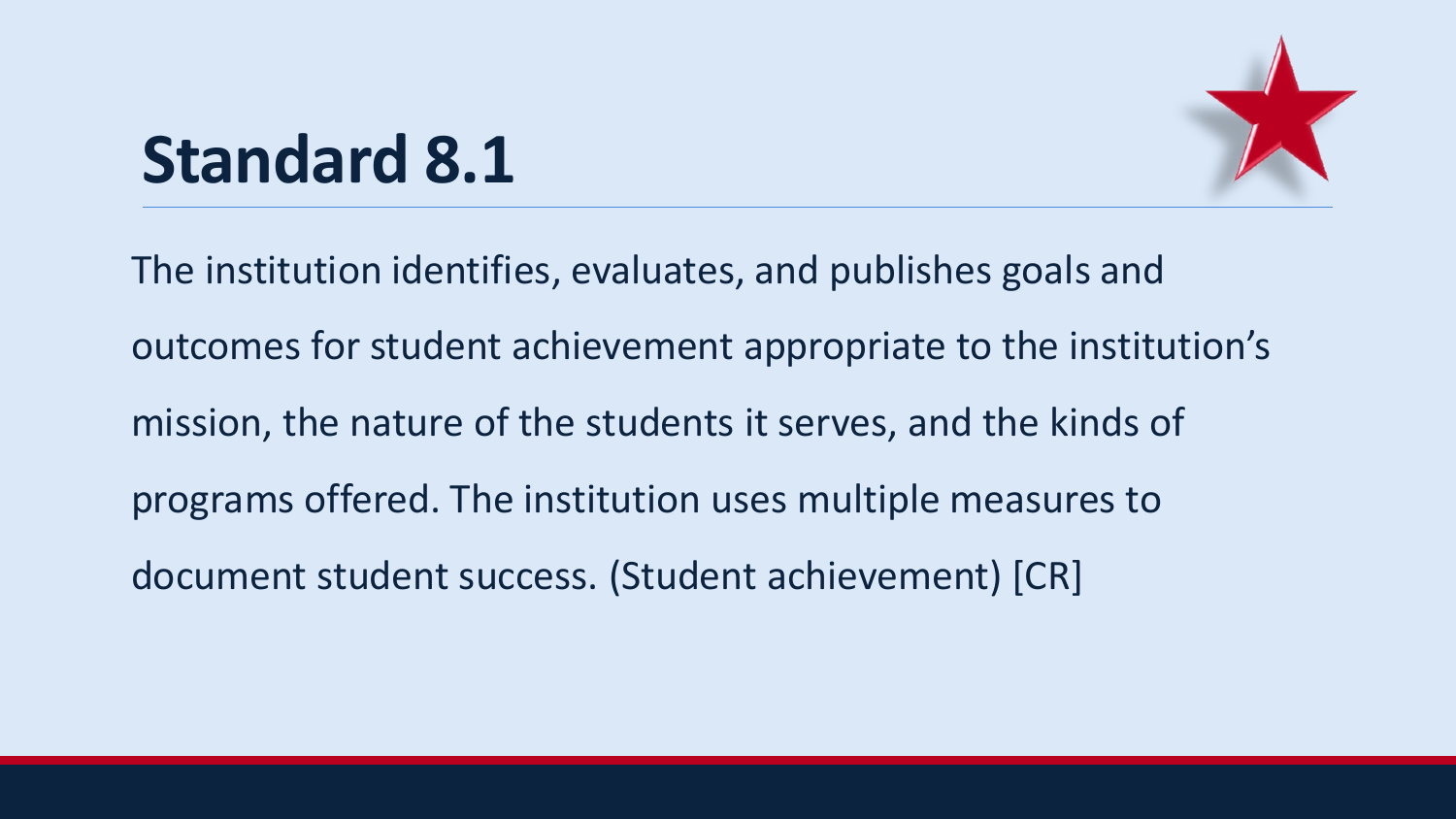## **Non-Compliance: Standard 8.1**

- •Reported on a different completion rate metric than what they had informed SACSCOC they would use.
- •Failed to address completion rate metric at all.
- •Presented data but no analysis in narrative.
- •Failed to discuss improvements in student achievement.
	- *Narrative should include how the institution has tried to improve student achievement and what gains have been made over time.*
- •Reported on only two metrics clearly.
	- *Did this adequately cover mission?*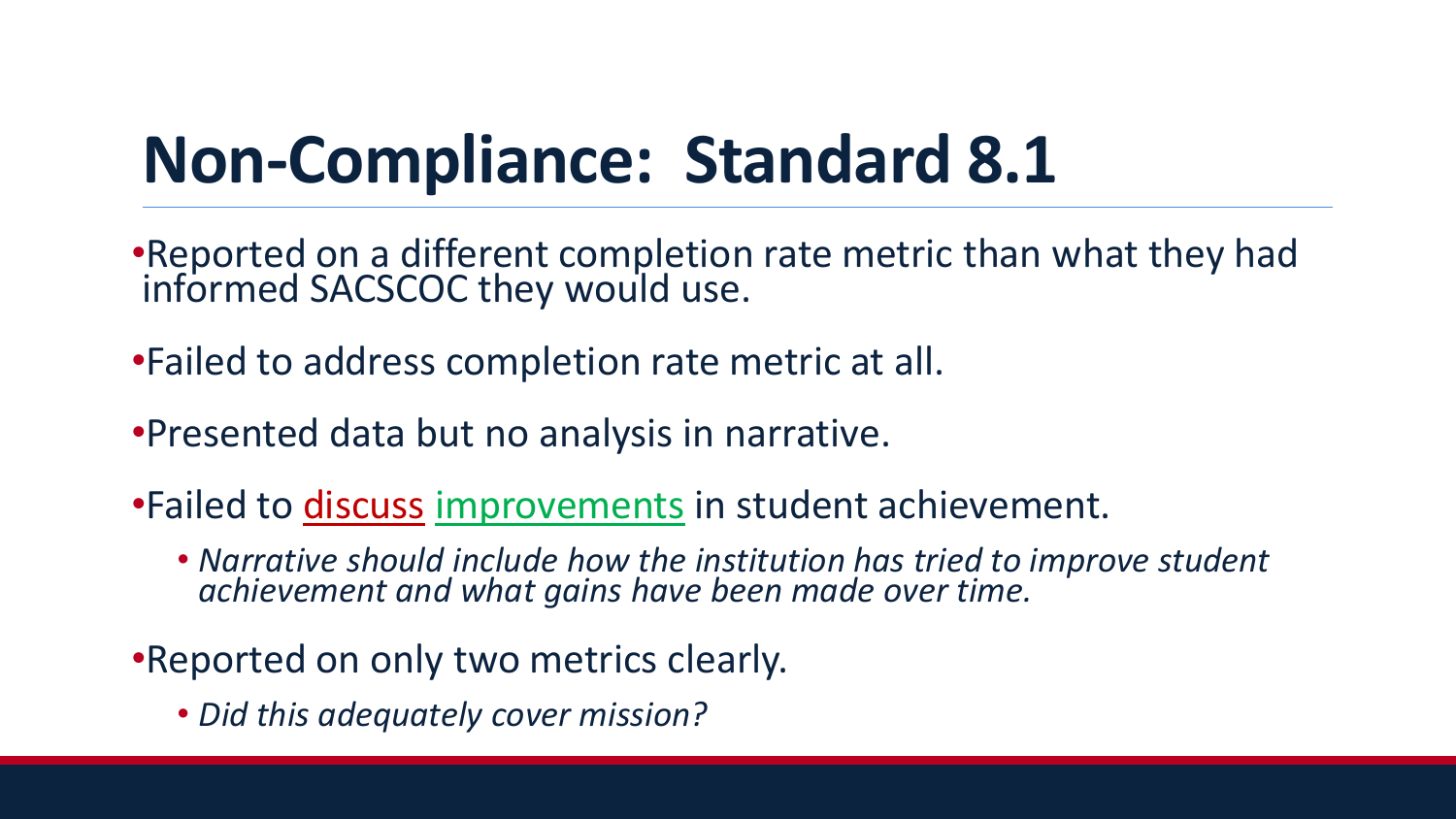#### **Non-Compliance: Standard 8.1**

•Baseline or target identified for metric not explained.

- *Was it chosen by committee based on previous performance?*
- *Was it tied to state performance measures?*
- *Was it part of a strategic plan?*

•Reported unusual follow up reporting cycles and/or targets.

- *No explanation provided for unusual timelines.*
- *Determined dates for target achievement appeared random with no clarifying explanation or interim reporting for monitoring.*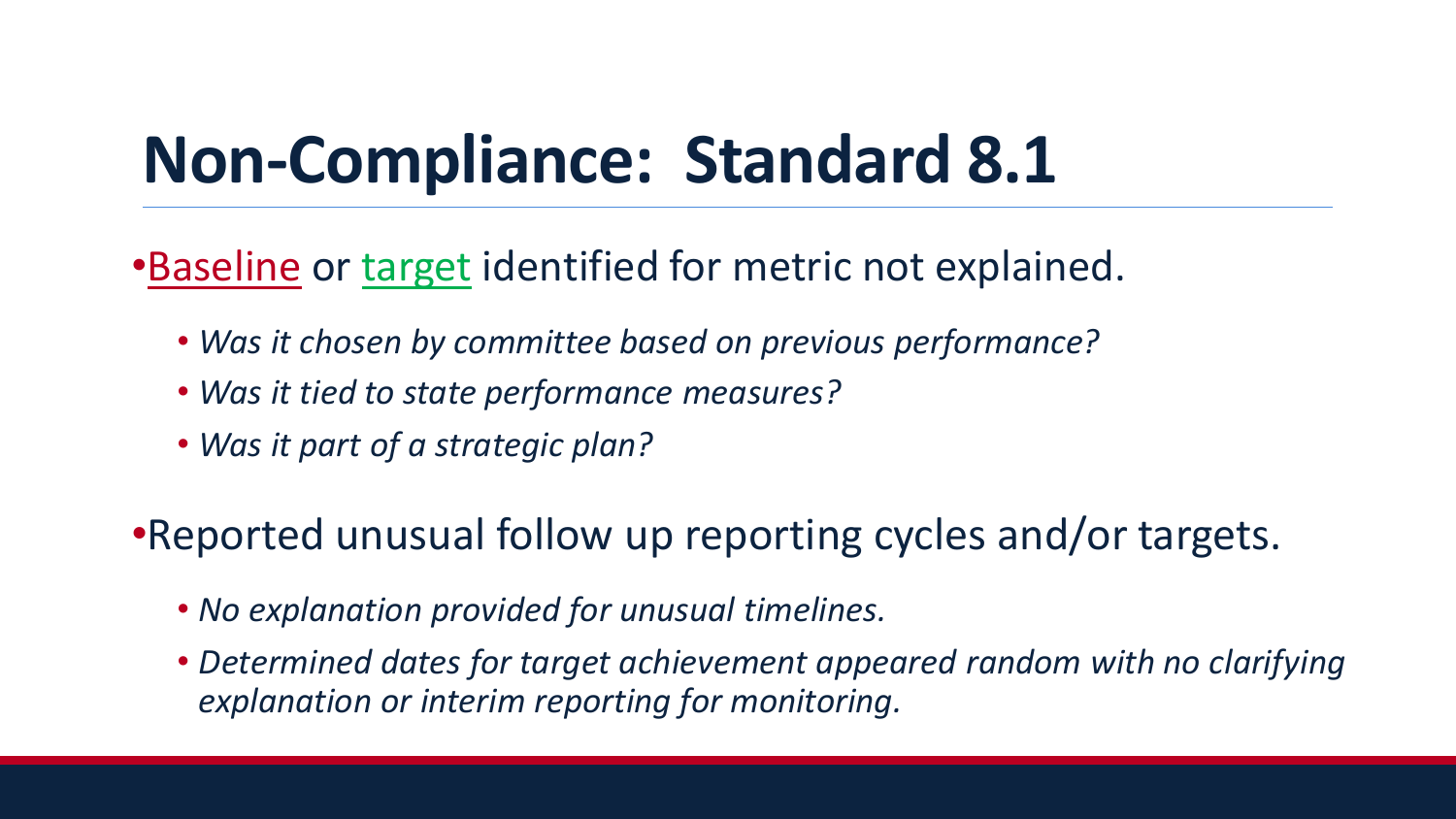#### **Non-Compliance: Standard 8.1**

•Institutions failed to publish student achievement data

- *On their own website (relied on a state system website, etc.)*
- *Where publicly accessible*
- *As the same standards discussed in submitted narrative*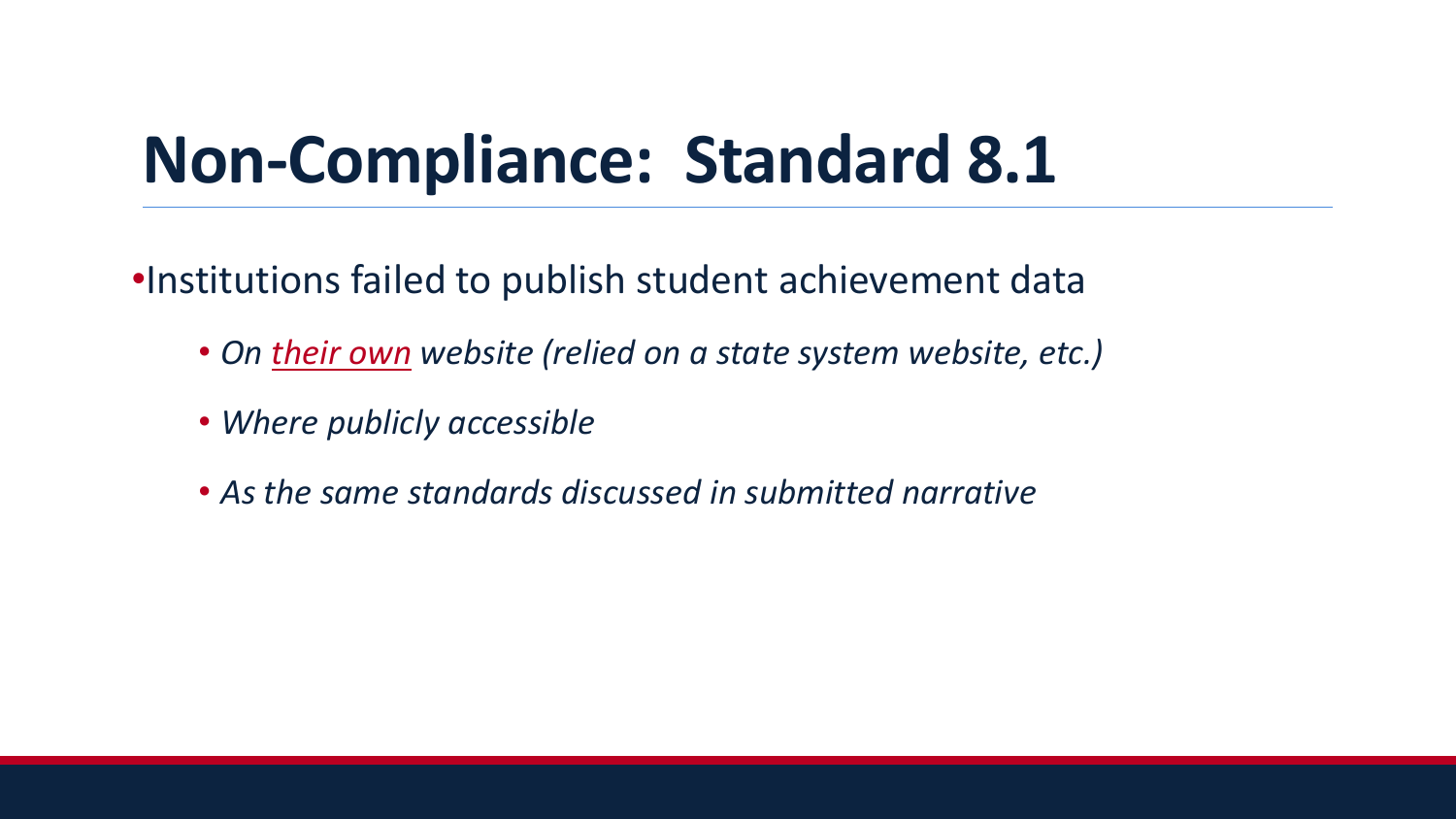

#### **Standard 8.2a**

8.2 The institution identifies expected outcomes, assesses the extent to which it achieves these outcomes, and provides evidence of seeking improvement based on analysis of the results in the areas below:

*8.2.a. student learning outcomes for each of its educational programs. (Student outcomes: educational programs)*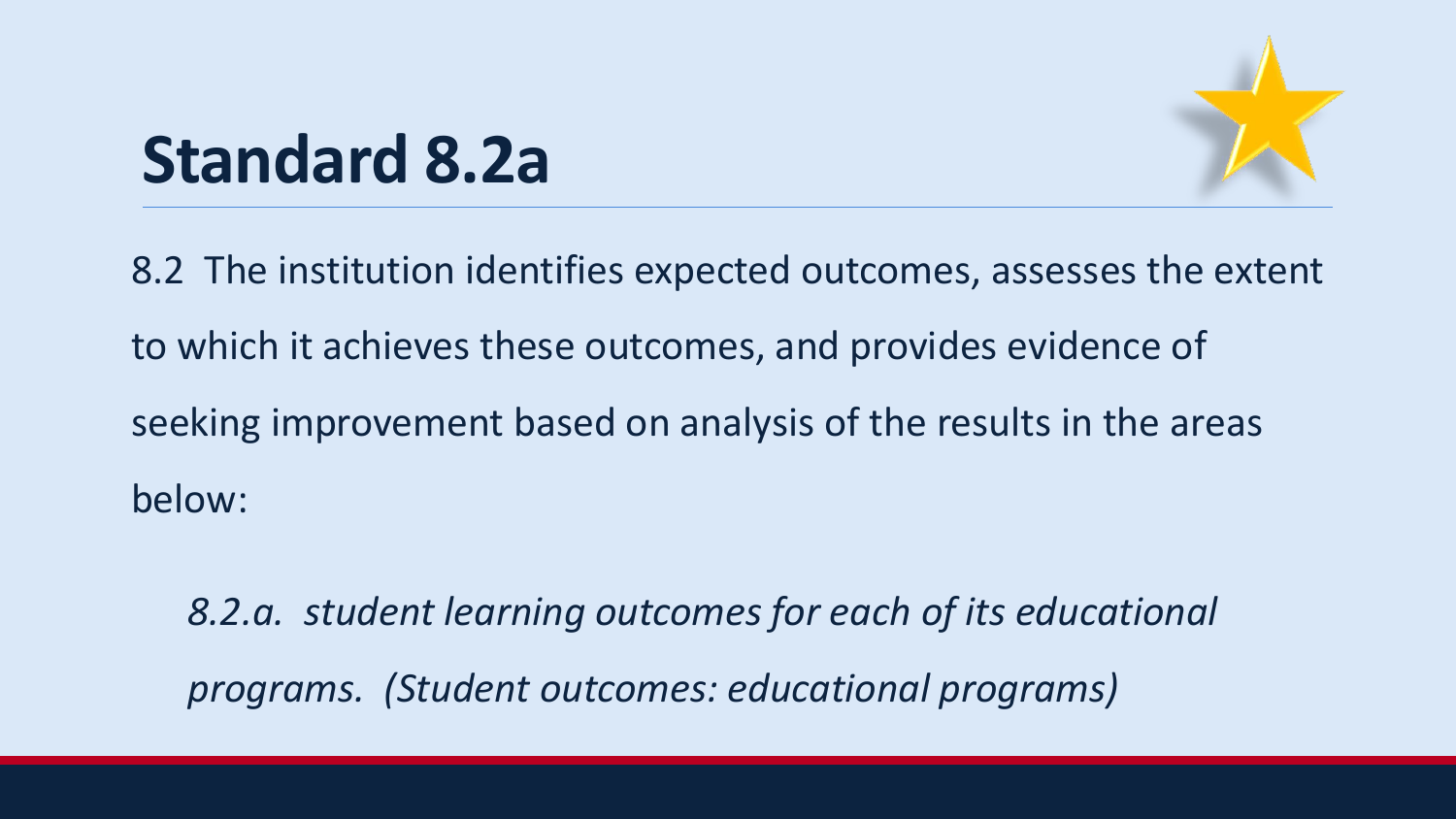#### **Non-Compliance: Standard 8.2a**

•Not providing evidence of student learning outcomes for all educational programs

- •No SLOs for stand alone certificate programs
- •Questionable use of sampling
	- *Insufficient or not representative of (i.e. "appropriate" for) the institution OR*
	- *Sampling method was not explained or evident if no explanation provided*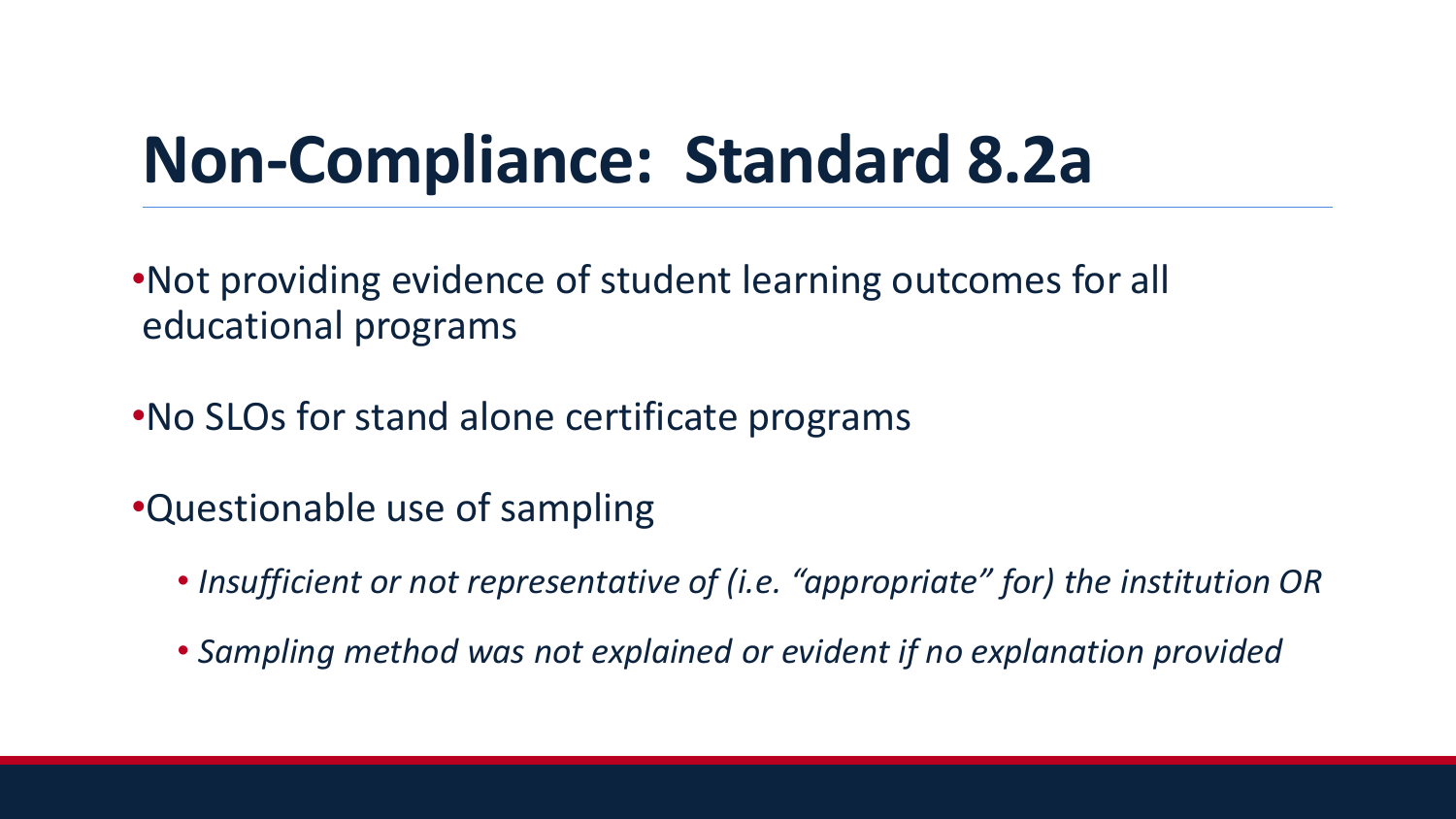#### **Non-Compliance: Standard 8.2a**

•Providing programmatic or administrative/operational outcomes but no student learning outcomes.

•Providing little or no completed cycle assessment data.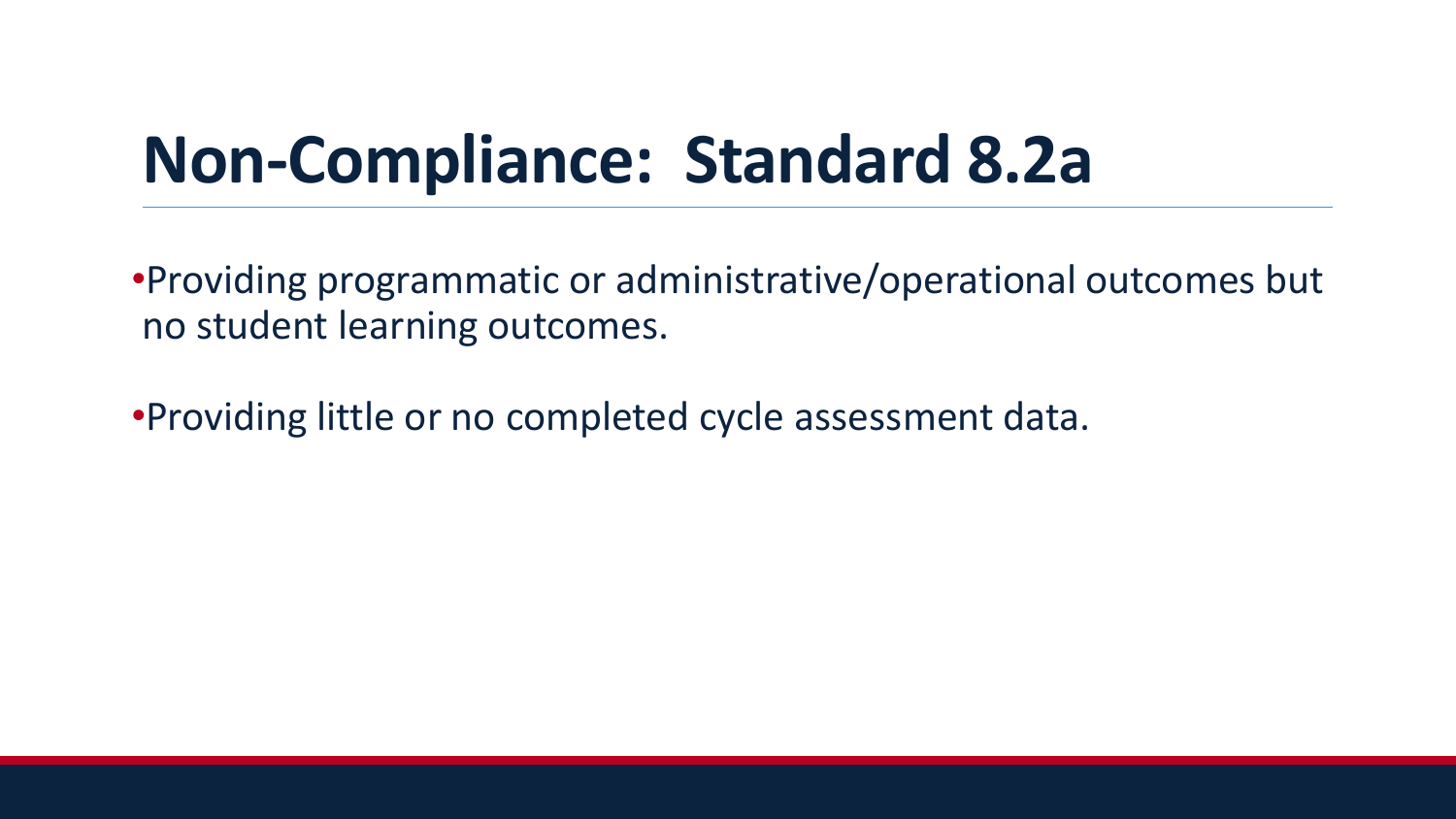

## **Standard 14.4**

The institution (a) represents itself accurately to all U.S. Department of Education recognized accrediting agencies with which it holds accreditation and (b) informs those agencies of any change of accreditation status, including the imposition of public sanctions. (See SACSCOC's policy "Accrediting Decisions of Other Agencies.") *(Representation to other agencies)*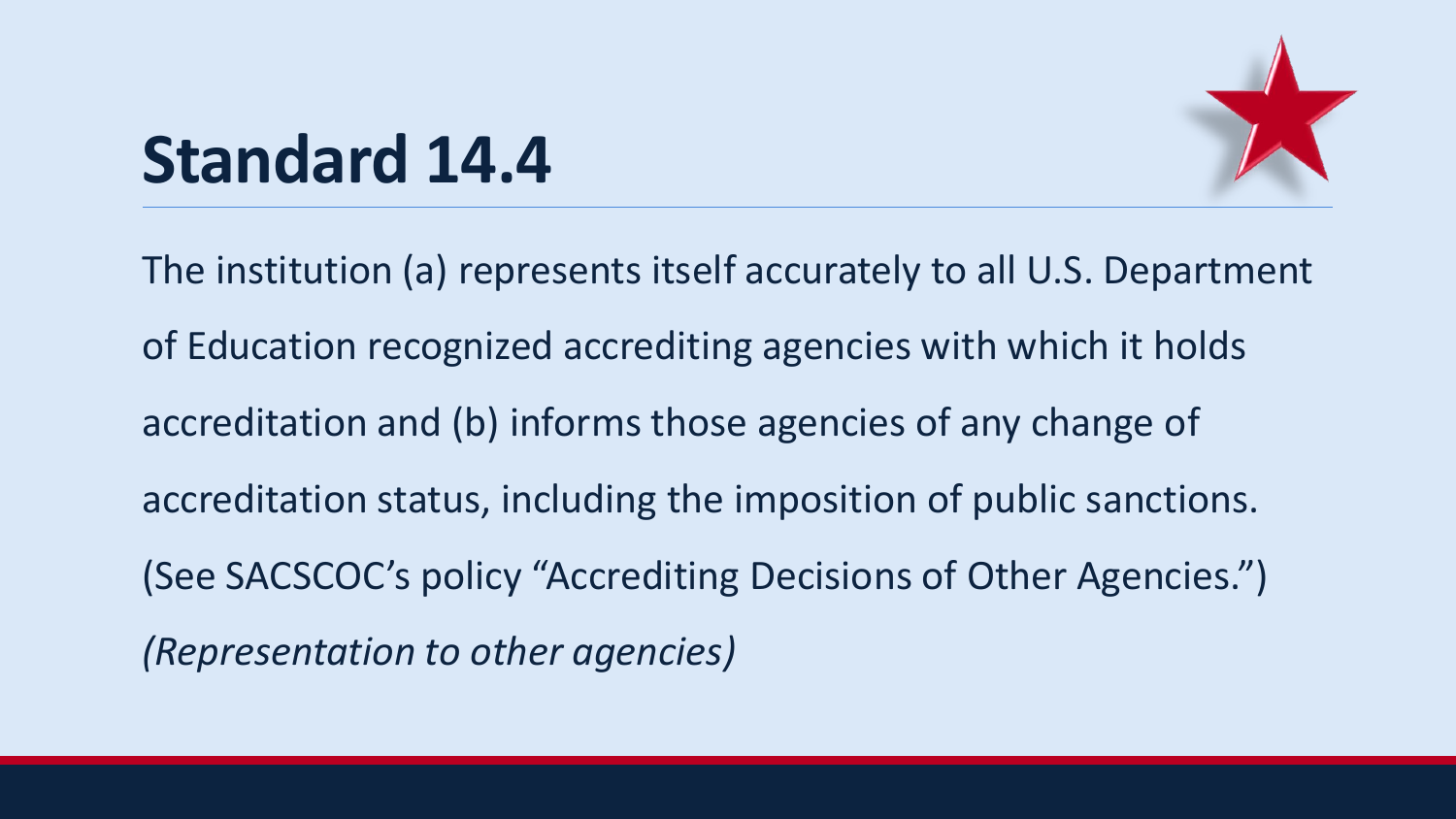#### **Non-Compliance: Standard 14.4**

•No evidence that it describes itself identically to each agency in terms of purpose, governance, programs, degrees, diplomas, certificates, personnel, finances, and constituents.

•Documented process for consistent representation and description is not the same as evidence of doing so.

•No evidence of notifying accreditors of sanctions.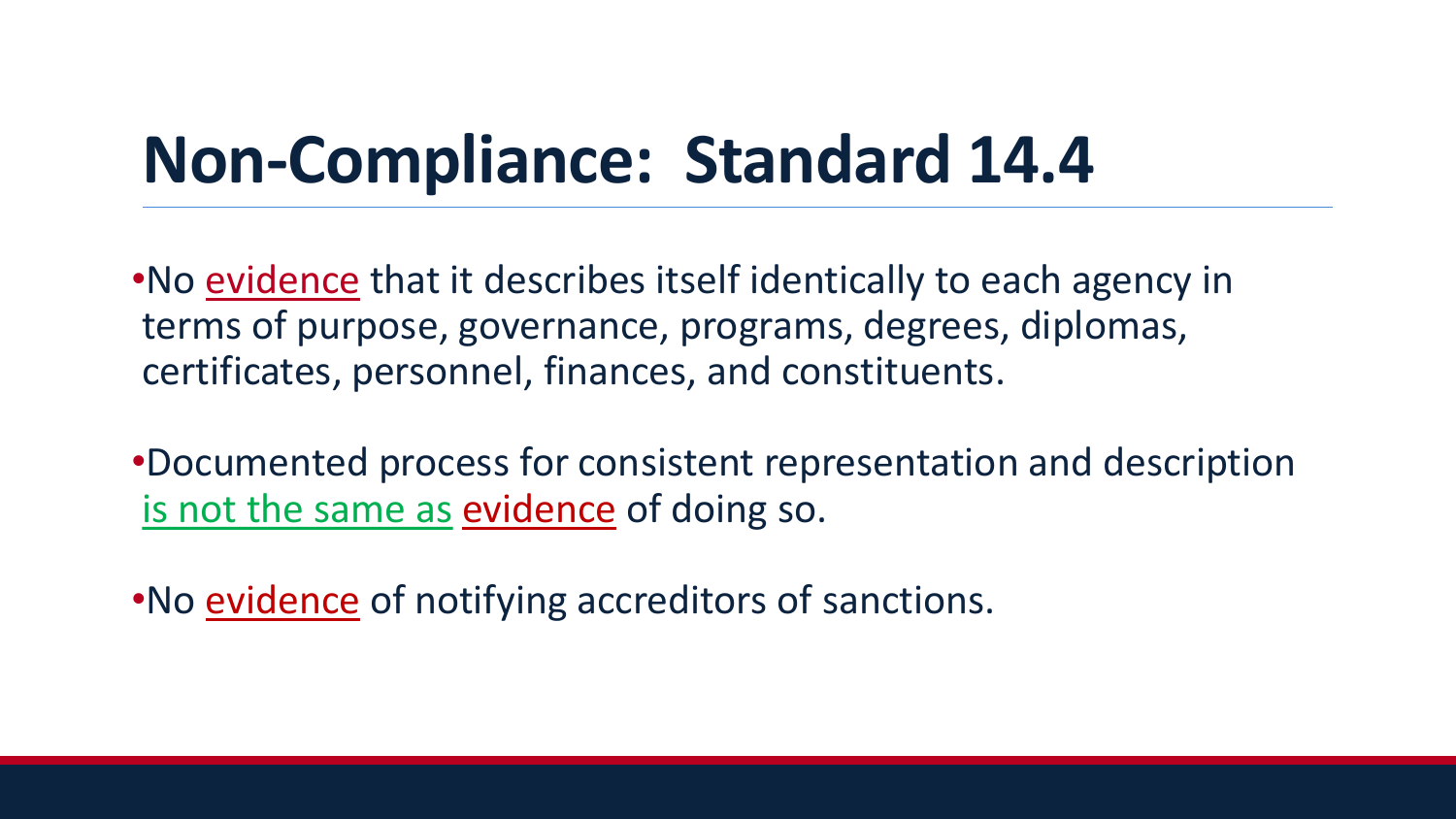## **Helpful Hints for Institutions**

- •Do not underestimate the importance of the Institutional Summary.
- •Make sure the educational programs, including certificates, are clearly identified.
	- *Be crystal clear on degrees and programs.*
	- *A table is a clear, easy way to present.*
- •Do not write about what you do without providing documentation as evidence.
- •Do not present inconsistencies between linked documentation, references in narrative, and what is on website.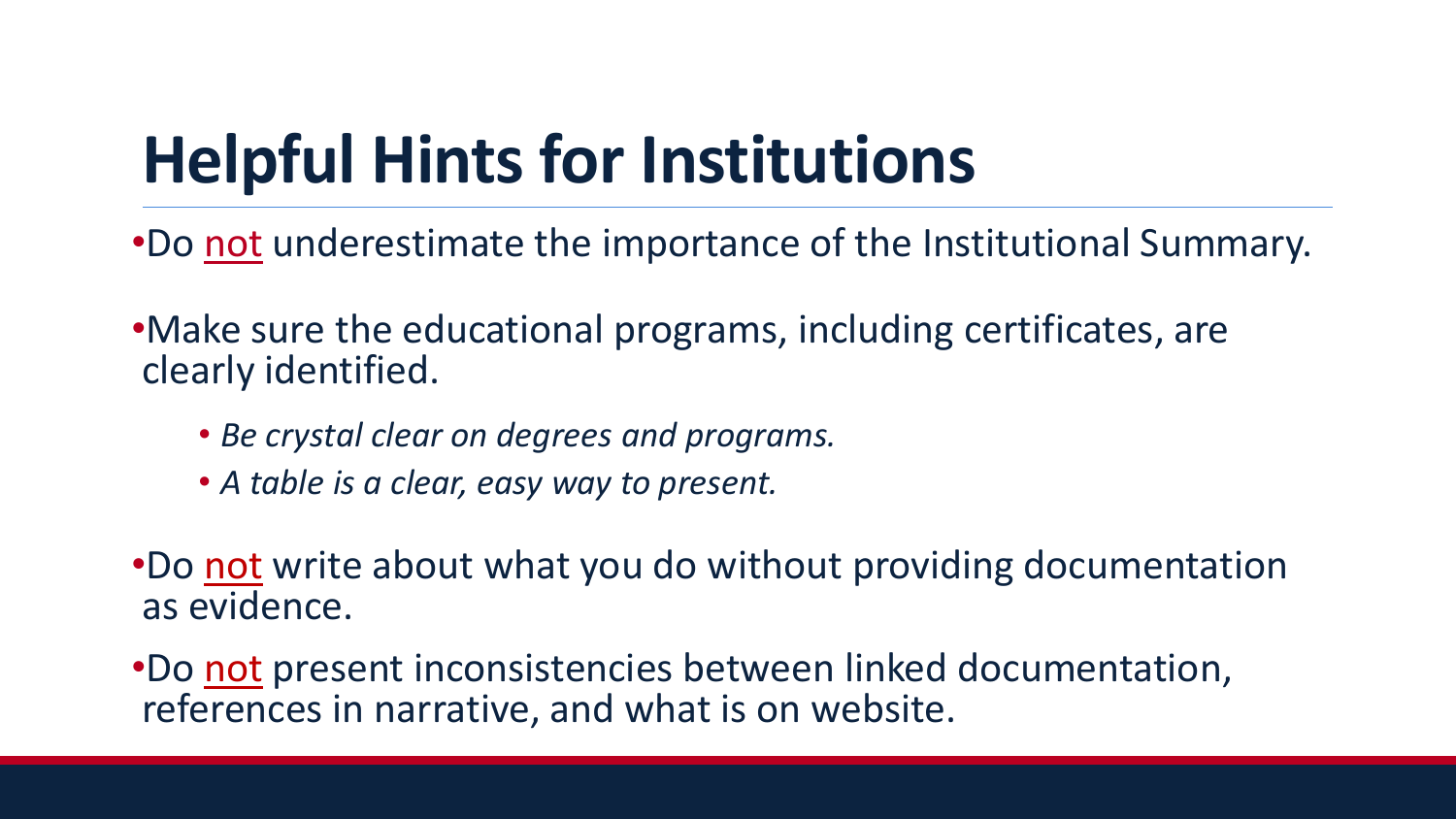## **Helpful Hints for Institutions**

•For standard 8.1, beginning in spring 2020, completion rates reported to SACSCOC have to be disaggregated.

• *Your president and SACSCOC liaison should have received a letter with details.*

•For QEP report, do not use active links. Be sure links connect to a PDF.

•For standard 14.4, include copies of self-study reports, letters to and from accreditors, confirmations from accreditor's website.

•For standard 14.4, do not skimp on evidence or assume no one receives referrals for this.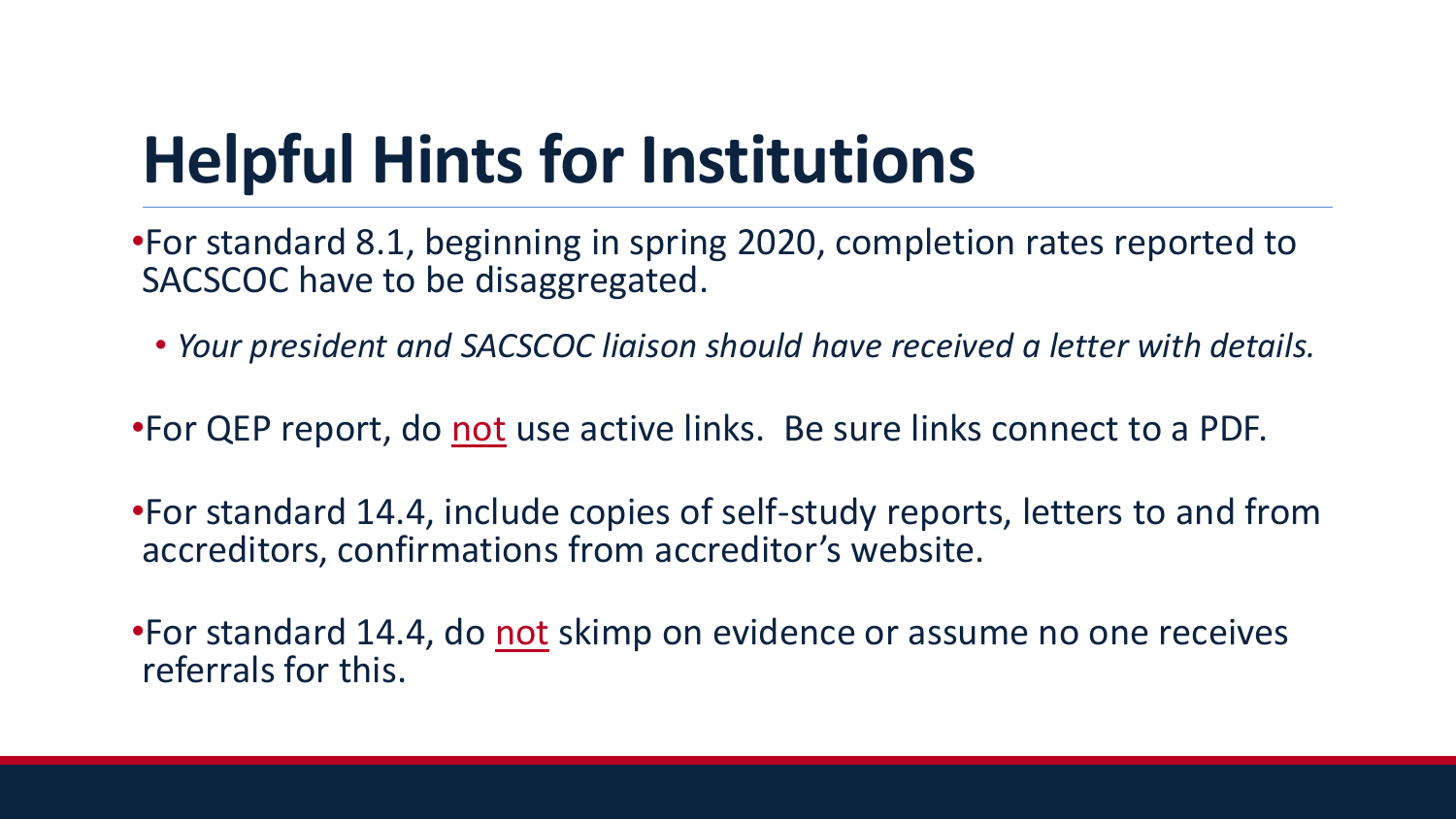#### **Resources for Additional Information**

The Fifth Year Interim Report (multiple documents)

https://sacscoc.org/accrediting[standards/institution-resources/the-fifth-year](https://sacscoc.org/accrediting-standards/institution-resources/the-fifth-year-interim-report/)interim-report/

The Fifth-Year Interim Report Process: An Overview

https://sacscoc.org/app/uploads/2019/09/Su [mmary.The-Fifth-Year-Interim-Report.2018.pdf](https://sacscoc.org/app/uploads/2019/09/Summary.The-Fifth-Year-Interim-Report.2018.pdf)

Standing Rules of SACSCOC C & R Committee

[https://sacscoc.org/pdf/081705/standingrules.](https://sacscoc.org/pdf/081705/standingrules.pdf) pdf